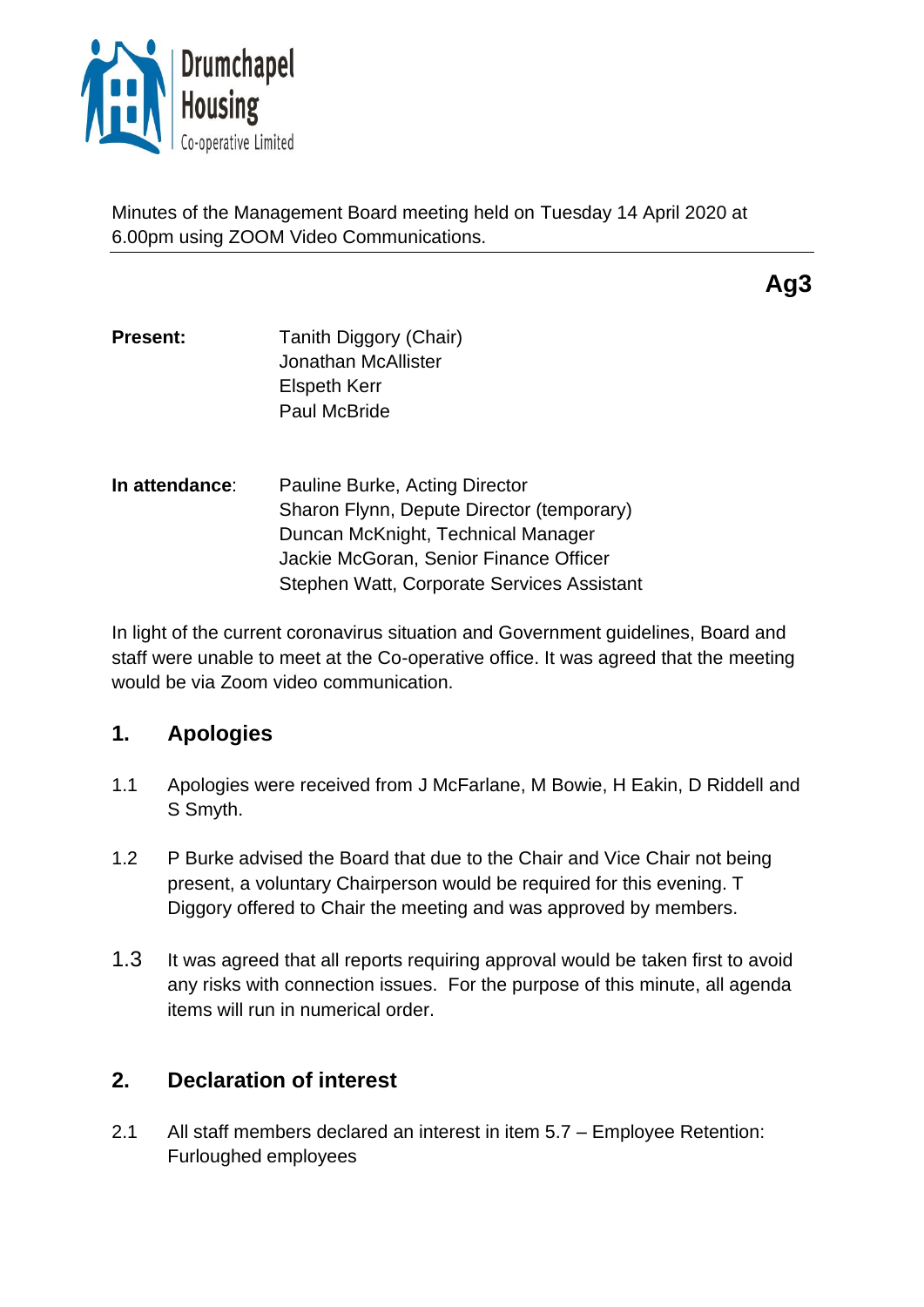## **3. Minute of the previous meeting**

3.1 The minute of the meeting on 3 March 2020 was proposed by E Kerr and seconded by T Diggory. These minutes will be signed at the first available date after lockdown.

**Action – S Watt** 

## **4. Matters arising**

4.1 There were no matters arising.

# **5. Acting Director's report**

### **5.1 Entitlements, Payments and Benefits report – 2019/20**

- 5.1.1 P Burke highlighted the entries in the annual entitlements, payments and benefits report for 2019/20.
- 5.1.2 The Board noted the entries in this report.

#### **5.2 Board training plan and attendance 2019/20**

- 5.2.1 P Burke presented the past year's training programme and attendance of Board members.
- 5.2.2 J McAllister, Board member discussed with members the online training he has undertaken with SHARE. P Burke requested that Board members interested in undertaking online training to contact her.
- 5.2.3 The Board noted the training plan and attendance.

### **5.3 Board recruitment plan**

- 5.3.1 P Burke updated the Board on the two casual vacancies.
- 5.3.2 As requested by Board, the Acting Director contacted a previous Board co-optee regarding filling one of the casual vacancies, although delighted to be asked they were unable to accept the vacancy due to other commitments. There has been interest from a tenant which will be followed up by P Burke. The Acting Director asked the Board to consider any possible skills gaps required within the Board when recruiting someone to fill the casual vacancy. T. Diggory suggested recruiting a tenant member with a financial background, this was agreed by Board. P Burke will follow this up at the next Board meeting. **Action – P Burke**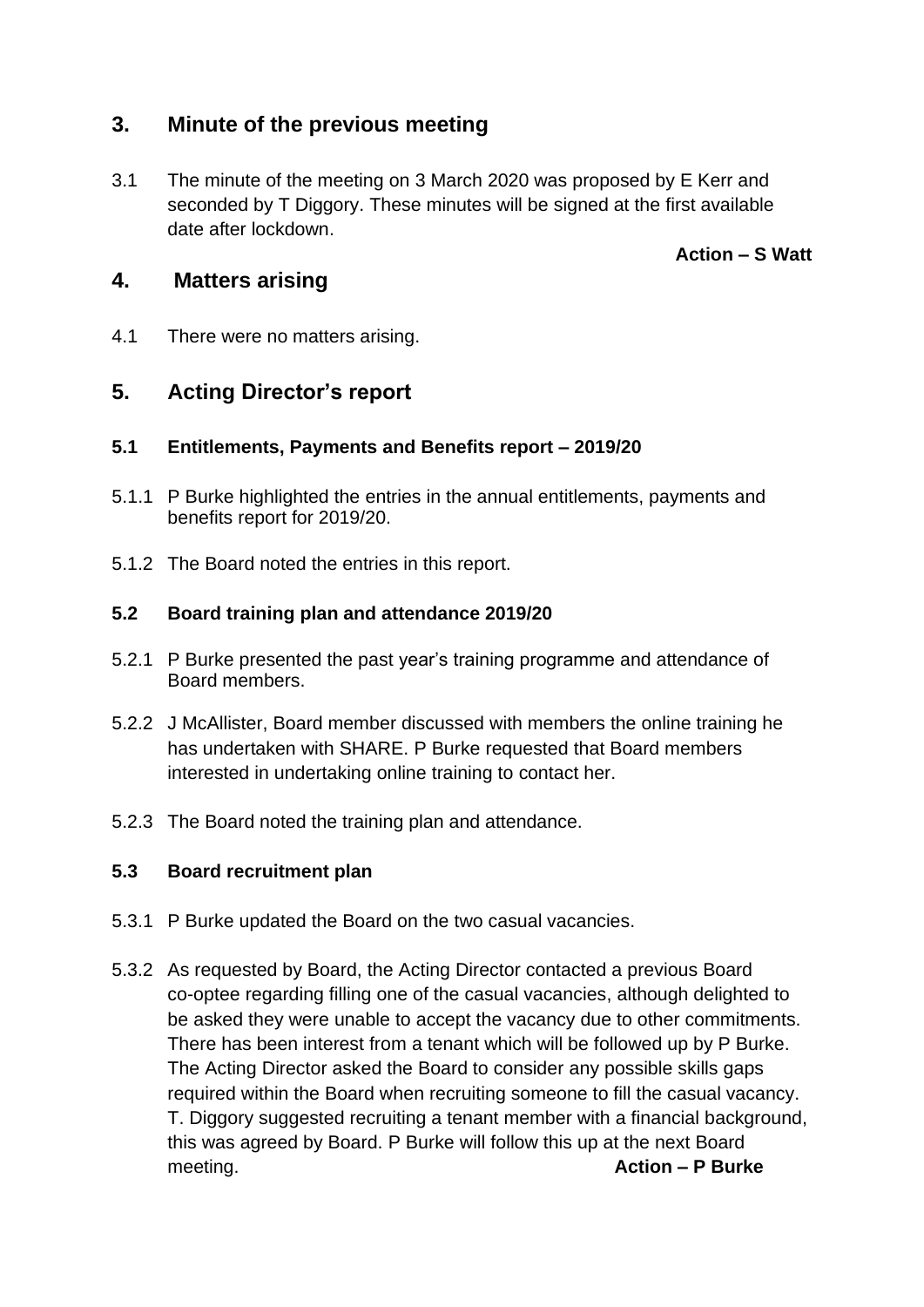#### 5.3.3 The Board approved the update.

#### **5.4 Strategic objectives 2019-20**

- 5.4.1 P Burke provided the Board with an update on Strategic Objectives.
- 5.4.2 The Board noted the strategic objectives update.

#### **5.5 Quarterly Assurance update – quarter 4 2019-20**

- 5.5.1 S Flynn advised the Board that the working group have continued progressing assurances to Board on compliance with Regulatory Standards, Regulatory Requirements and Charter outcomes.
- 5.5.2 The Board noted the assurance update.

#### **5.6 Management team report – Covid19 impact**

- 5.6.1 P Burke presented the management team report to the Board, highlighting the impact which Covid19 has had on services.
- 5.6.2 The Board noted the report and stated that this was informative and took reassurance on actions taken.

#### **5.7 Employee Retention Scheme**

- 5.7.1 P Burke presented the paper on the Government Employee Retention Scheme. Board were requested to consider the proposed recommendations on the furloughing of staff. J McGoran, discussed the detail of the scheme with members as she recently attended a webinar session with Alexander Sloan facilitated by Employers in Voluntary Housing.
- 5.7.2 The Board approved the recommendations within the report and approved furloughed staff to receive 100% of their salary whilst furloughed.

Jonathan briefly lost connection at 6.40pm following approval and returned to the meeting before next item**.**

#### **Action – P Burke**

### **5.8 Granting of tenancy**

5.8.1 S Flynn requested a retrospective approval of the granting of tenancy detailed in the papers.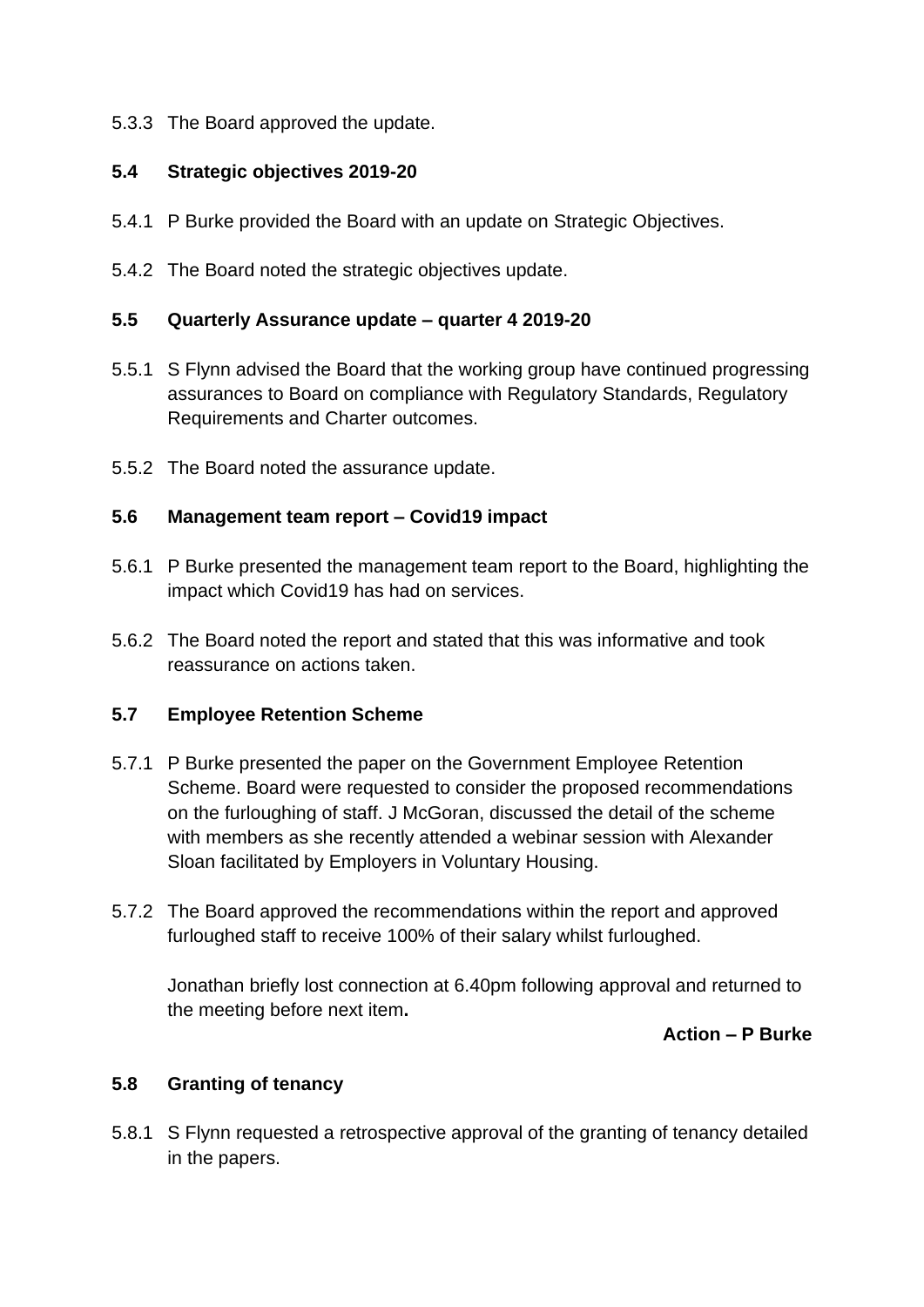5.8.2 The Board approved the tenancy being granted.

# **6. Temporary Depute Director's report**

### **6.1 Annual Complaints Report 2019-20**

- 6.1.1 S Flynn presented the annual complaints report which noted 12 complaints received: eleven Stage 1 complaints and one Stage 2 complaint.
- 6.1.2 The Board noted the complaints report.

### **6.2 Key performance target setting 2020-21**

- 6.2.1 S Flynn requested the Board approve the recommendation on key performance indicator (KPI) targets for 2020/21, highlighting areas were improvements could be achieved.
- 6.2.2 The Board approved the KPI targets for 2020/21.

### **6.2(i) Performance Exception Report**

6.2(i).1There were no performance exceptions to report.

### 6.3 **Maintenance contractors and consultants 2020-21**

- 6.3.1 D McKnight requested Board approve the list of maintenance contractors and consultants for the forthcoming year.
- 6.3.2 The Board approved the list of approved contractors.

### **6.4 Planned Maintenance – update**

6.4.1 The Board noted the planned maintenance update.

### **6.5 Procurement – environmental/closing cleaning - update**

- 6.5.1 D McKnight advised Board that due to the current pandemic, the procurement had been put on hold at the assessment stage and the process will recommence, once restrictions are eased.
- 6.5.2 The Board noted the updated.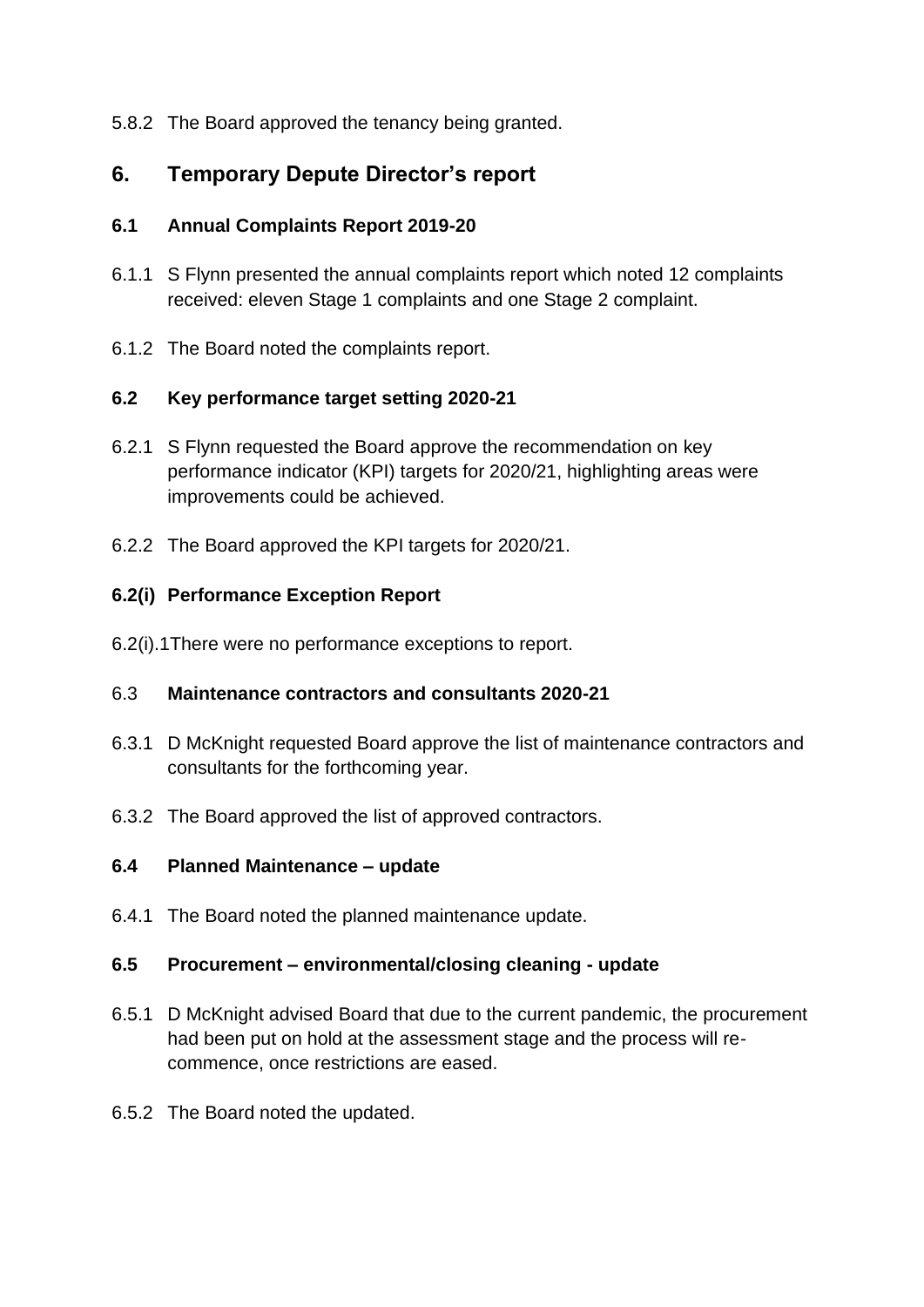### **6.6 Eviction Report**

- 6.6.1 S Flynn advised the Board that new emergency legislation had been approved by the Scottish Government on 7 April 2020. The Co-operative had received a Decree for Eviction prior to this date on 4 March 2020.
- 6.6.2 Due to the pandemic, we would not action the Decree for Eviction in this case and an update will be brough to Board at the May meeting.

#### **Action – S Flynn**

6.6.3 The Board approved the eviction when reasonable to do so and for S Flynn to update members at the meeting in May.

Elspeth briefly lost connection at 7.05pm and returned to the meeting before next item.

## **7. Policy review**

- 7.1 S Flynn requested the Board approve the draft General Data Protection Regulations policy with one correction on Page 87 which has listed an incorrect web address.
- 7.2 The Board approved the policy

### **8. Governance**

### **8.1 Membership Report**

8.1.1 The Board approved Membership applications for prospective members and the three Share Certificates to be signed and issued to new tenants when normal service has resumed.

### **8.2 Ethical Conduct and Notifiable Events**

8.2.1 The report on notifiable events to the Scottish Housing Regulator was noted by Board.

# **9. Audit, Risk and Staffing sub-Committee**

9.1 There were no sub-Committee meetings during the period.